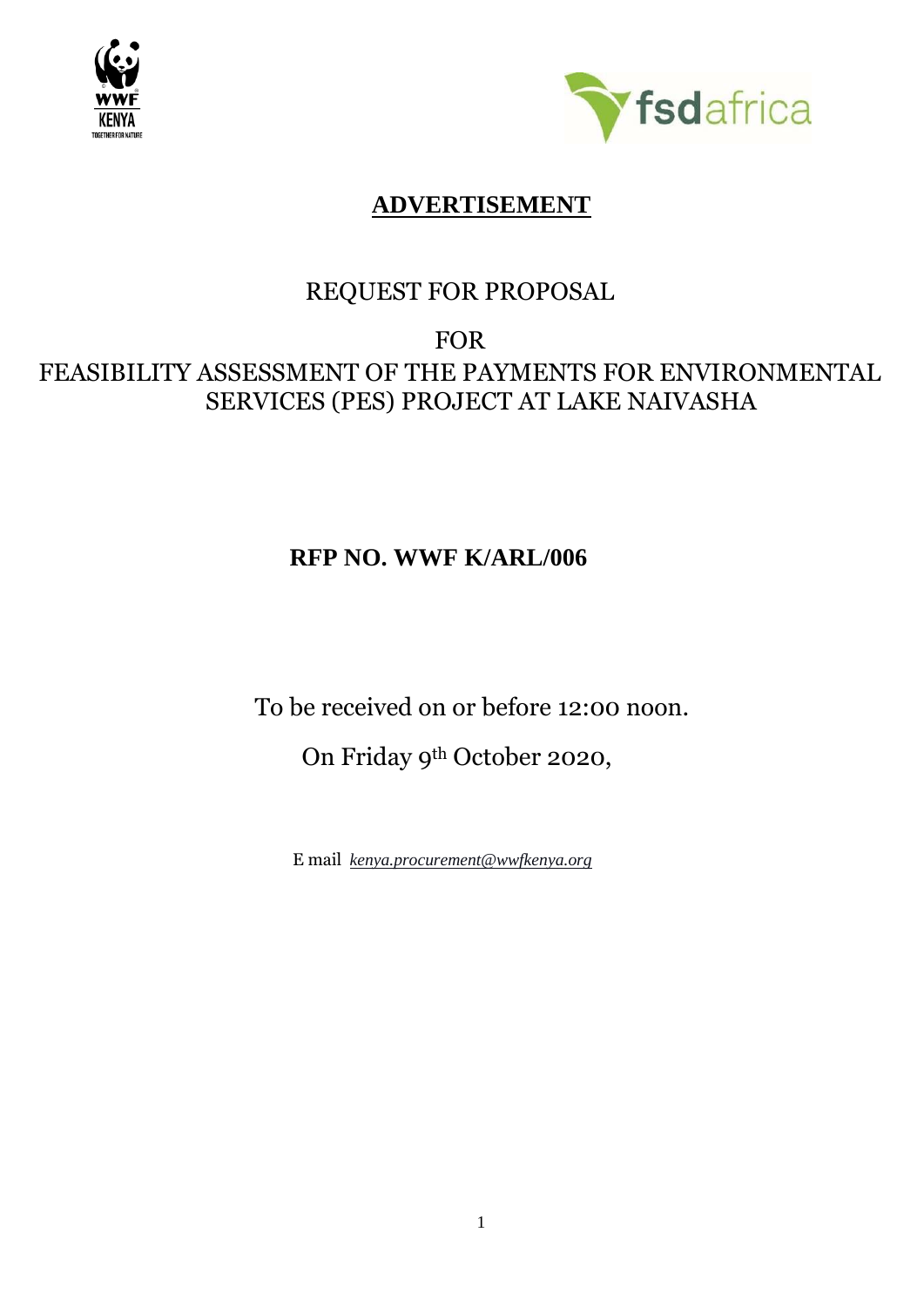

## **Letter of invitation**

WWF Kenya is in the process of sourcing for proposals for a consultant to conduct a detailed feasibility/scoping study of the PES programme to determine the potential and extent of scalability.

Prices quoted should be net inclusive of all costs and taxes, must be expressed in Kenya shillings and shall remain valid for a period of 120 days from the closing date of the tender.

Interested eligible candidates should submit completed Proposal Documents marked with the Tender Name and Number addressed to the procurement officer and sent by email to *[kenya.procurement@wwfkenya.org](mailto:kenya.procurement@wwfkenya.org)* to be received on or before 9<sup>th</sup> October 2020 at noon (East African Time) No application will be accepted after the deadline.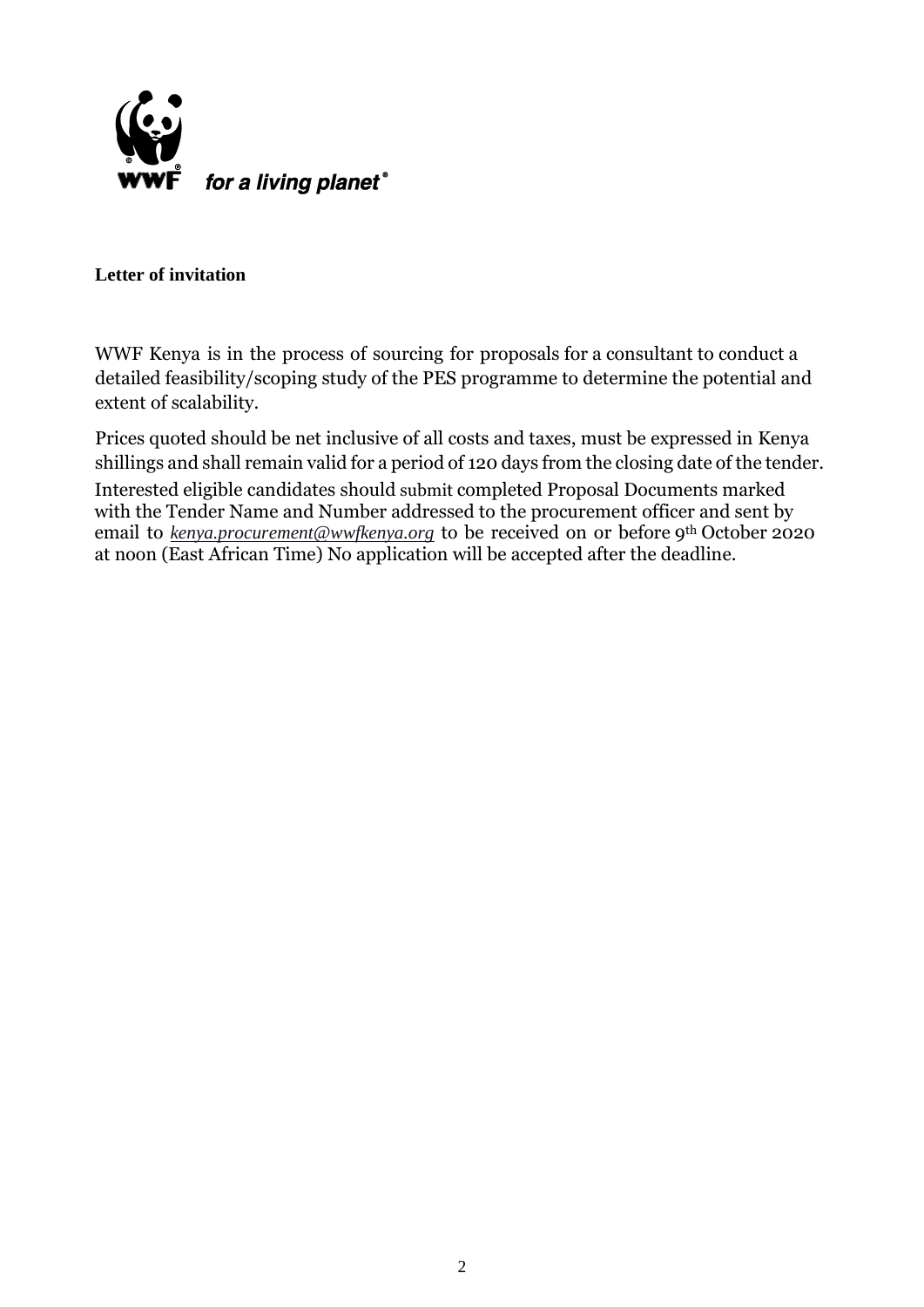## **1. Background**

#### **1.1 World Wildlife Fund - Kenya (WWF - Kenya)**

WWF has operated in Kenya since 1962 with an initial focus on wildlife conservation, it has since expanded to encompass management of scarce water resources, conservation of disappearing forests, climate and energy work, management of marine resources and governance programmes, among others. WWF-Kenya initially operated as a programme office under WWF-International but in October 2016 was registered into a national organisation with a local board and is now firmly rooted in Kenya. WWF Kenya is strategically placed to address the ever-escalating environmental concerns amid important opportunities for national development.

In March 2018, WWF-Kenya undertook an internal mid-term review of its strategy and set the following six objectives:

- 1. Policy and governance: By 2023, key policy; legal and institutional frameworks are influenced to create an enabling environment for sustainable management of natural resources
- 2. Development pathways: By 2023 development pathways are influenced to integrate environmental and social safeguards
- 3. Freshwater: By 2023, freshwater ecosystems and their associated forest catchments in the Mara River and Lake Naivasha basins are secured
- 4. Marine ecosystems: By 2023 critical coastal ecosystems (marine and terrestrial) in Kwale, Kilifi, Tana, Mombasa and Lamu counties are secured for people, economy and nature
- 5. Wildlife Objective: By 2023, populations of priority species (Elephant, Rhino, Lion, Sable, Hirola) are stable or increasing and their critical habitats (Southern Kenya and all Rhino sites) are secured and connected
- 6. Transnational initiatives: By 2023 WWF-Kenya's transnational initiatives are positively influencing interdependent transboundary/regional environmental challenges

WWF – Kenya's vision is to have "a healthy natural environment supporting people and growth in Kenya."

## **1.2 Financial Sector Deepening Africa (FSD Africa)**

FSD Africa is a non-profit organization, which aims to increase prosperity, create jobs and reduce poverty by bringing about a transformation in financial markets in sub-Saharan Africa (SSA) and in the economies they serve. It provides know-how and capital to champions of change whose ideas, influence and actions will make finance more useful to African businesses and households.

Through access to finance initiatives, it seeks to build financial inclusion. Through capital market development, it looks to promote economic growth and increase investment. As a regional programme, it seeks to encourage collaboration, knowledge transfer and marketbuilding activities.

Where there are opportunities to drive financial market transformation more quickly and intensively through capital investment, FSD Africa will deploy equity, loans or guarantees as the situation requires.

#### **1.3 The Payment for Environmental Services (PES) Programme**

The PES programme is a market-based scheme that enables downstream beneficiaries of environmental services to provide incentives to upstream land owners for services resulting from voluntary conservation efforts. The scheme was introduced in 2006 by WWF and CARE in Kenya, who facilitated the process with donor support, in partnership with the private sector and the Water Resource Users Associations (WRUAs) in the basin. The PES programme aims at the provision of good quality and clean water in Lake Naivasha, whose health is threatened by sediment and associated nutrient input from its wider catchment.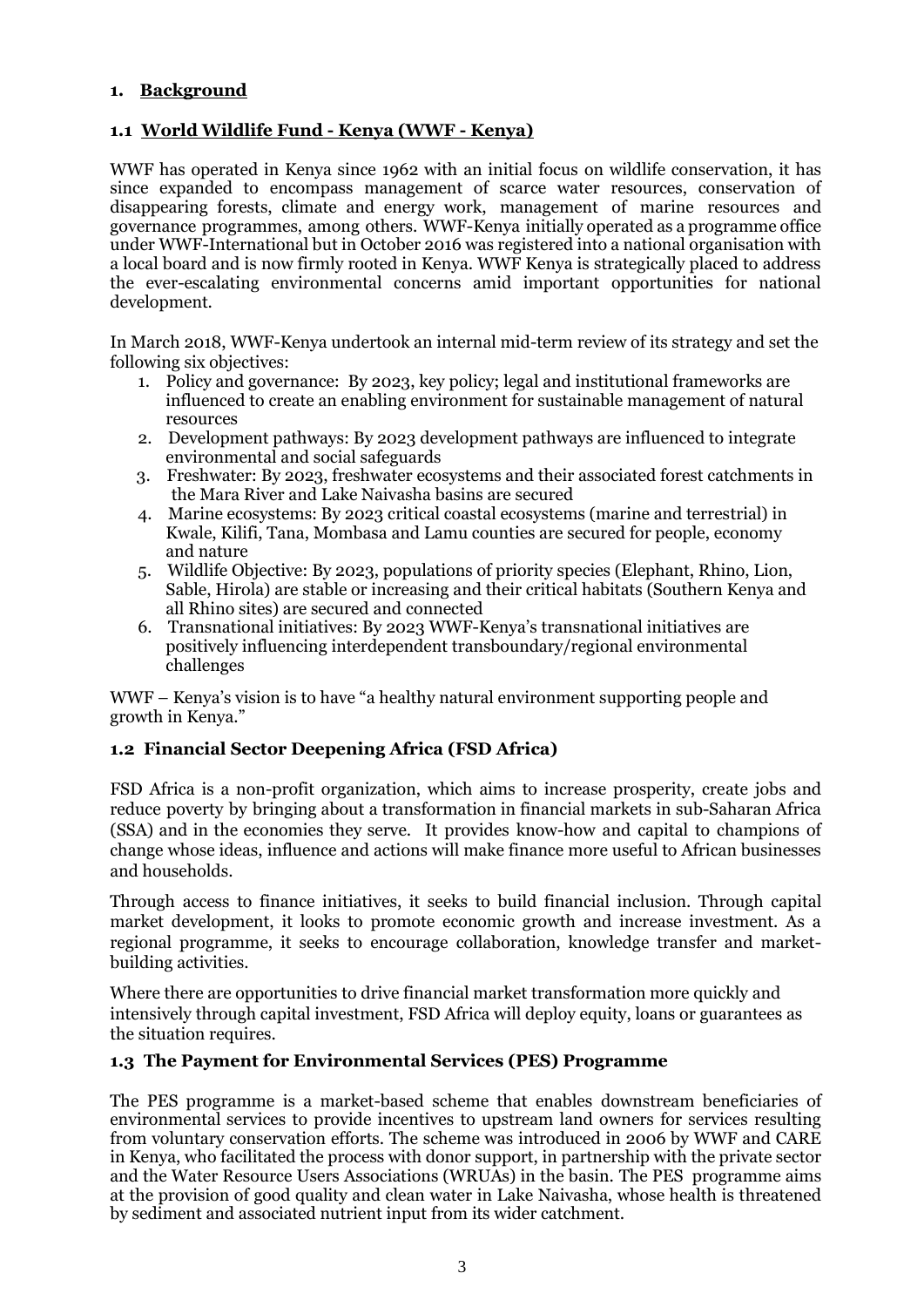The PES project is composed of 12 WRUAs and has +3200 members (including a total of about 15-20 corporate members). There also exists an umbrella WRUA to manage the different WRUAs. The members are divided into 6 categories:

- Irrigators flower farms;
- Pastoralists;
- Individual users;
- Commercial users;
- Water service providers; and
- Operators hotels

Each category has 2 members who are part of a management committee of Local Area Network WRUA. There are currently more than 4,000 farmers in this project from about 800 in 2013.

The long-term vision is to have improved water quality and quantity in the rivers that flow into Lake Naivasha, through the reduction in on-farm soil erosion and the reversal of forest cover loss, and the improvement of livelihoods through an increase in agricultural productivity.

The PES programme in Lake Naivasha has been implemented successfully and it has delivered some positive results. At the moment however, a number of challenges are impacting the area and demand a response, in particular:

- $\Box$ Climate change causes a fluctuation in Lake Naivasha water levels during drought periods
- $\Box$ Population growth in Naivasha is increasing pressure on the Lake ecosystem

As a response, WWF-Kenya and Financial Sector Deepening (FSD) Africa are studying a solution to scale up the PES program in Lake Naivasha to increase the ecosystem benefits and offset the above critical elements.

As a first step, the main project stakeholders have been engaged to probe their interest and from a preliminary assessment it has been found that a substantial number of farmers are willing to join the project, suggesting that scaling up the project is a viable option. In addition, some key potential partners operating in the area such as the large international flower off-takers have expressed their interest in supporting an expansion of the PES scheme. Expressions of interest to support the project have also been received from reputable financial services industry players.

#### **2. Introduction**

The Payment for Environmental Services (PES) Cycle in the Lake Naivasha Basin (also referred to as the Naivasha- Malewa Sub-Catchment) is a market-based scheme resulting from voluntary conservation efforts. These efforts are expected to result in continued supply of the agreed environmental service, thereby balancing poverty reduction with watershed conservation.

Currently WWF-Kenya (through the Regional Sustainable Investments Programme) and Financial Sector Deepening (FSD) Africa seek to build on the success achieved, by scaling the PES project.

The two organizations have agreed to cooperate to address conservation and impact investment issues through the framework below:

- Joint scoping of the areas that are prioritized for improved conservation with the Lake Naivasha basin and Maasai Mara Landscape;
- Exploring, developing and piloting innovative financing approaches for c onservation (for instance, impact development bonds) to drive sustainability;
- Collaborating as impact investment and conservation experts/subject specialist;
- Mobilising financial and technical resources and expertise to achieve mutually agreed objectives; and
- Knowledge sharing and network collaboration through institutional and partner platforms in mutual areas of interest.

Based on an initial scoping and preliminary assessment WWF-Kenya and FSD Africa are in the process of developing a funding structure to support the scale up of the PES programme and are seeking the services of a consultant to conduct a detailed scoping/feasibility study of the PES project to determine potential and extent of scalability.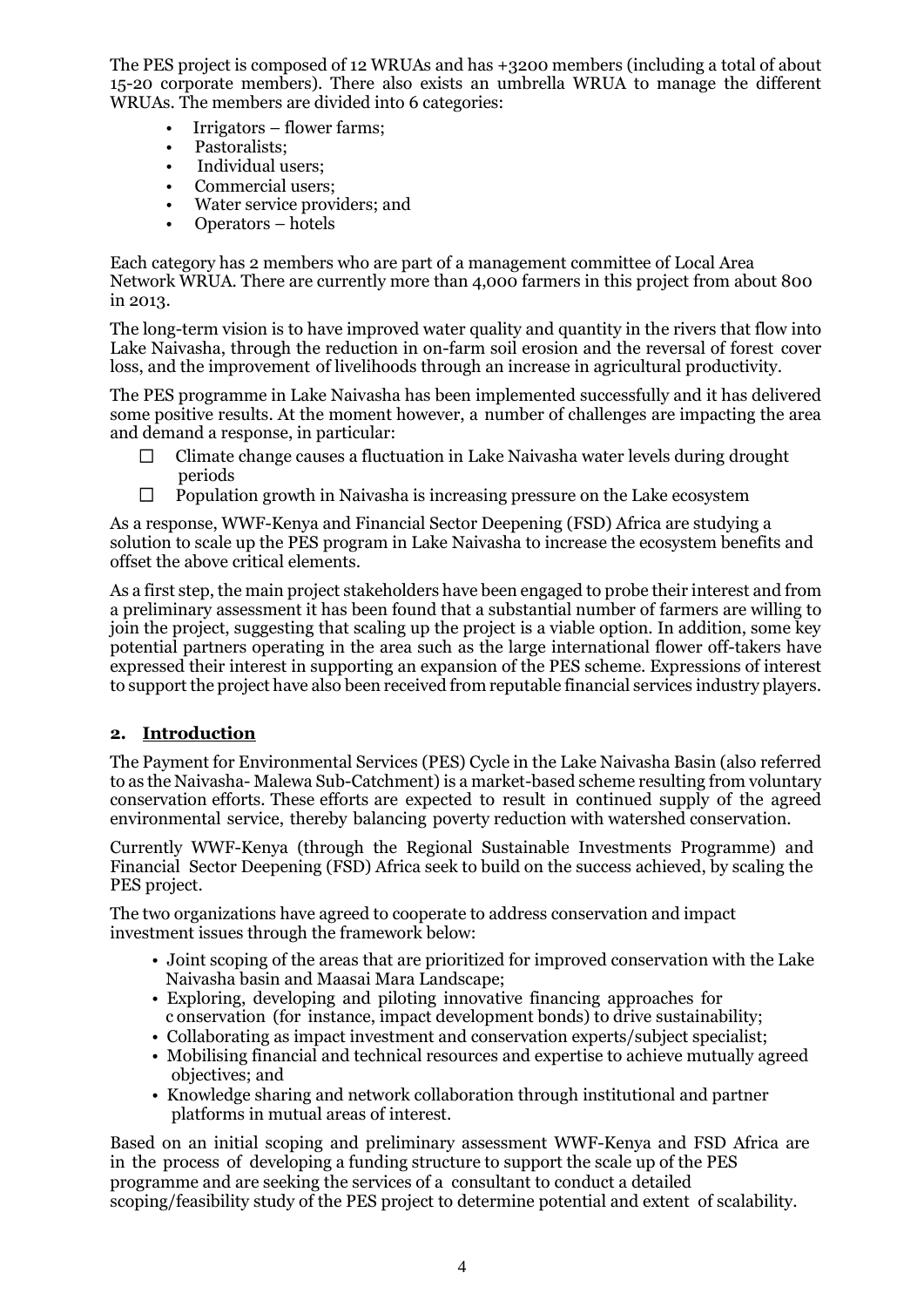## **3. Objectives and Scope**

## **3.1 Objective**

The main objective of the consultancy is to conduct a detailed **feasibility/scoping study** of the PES programme to determine the potential and extent of scalability.

The results of the feasibility study will inform subsequent engagements with the project stakeholders and business partners and finalization of an optimal financial structure to support the expansion of the PES programme.

#### **3.2 Scope of work**

The consultant will be expected to:

- Review end of project reports/ any other relevant literature available and share lessons learnt from the pilot PES scheme, including the transaction cost of implementing the project and how the design can be improved going forward.
- $\Box$  Develop tools for data collection and continuous monitoring and evaluation of the PES scheme going forward.
- $\Box$  Propose activities to be supported, implementation period, appropriate targets/metrics to evaluate the environmental impact of the proposed scaled-up PES and the relevant evaluation metrics.
- $\Box$ Assess the ability and willingness of downstream farmers, hotels and/or businesses to contribute the funding of the proposed scaled-up PES scheme.
- Recommend options of reducing the transaction/administration costs of the scheme,  $\Box$ to ensure value for money for the overall scheme.
- $\Box$ Assess the willingness/interest of upstream farmers to participate in PES scheme.
- Assess and test the capacity of the Water Service Providers; and  $\Box$
- $\Box$ Recommend the appropriate/ideal budget/funding size and geographical scope of the scaled-up PES programme.
- $\Box$ Propose a governance/ institutional arrangement for the proposed scaled-up PES programme.

## **4. Deliverables**

The deliverables under this contract are as follows:

- a) An inception report.
	- b) Draft Feasibility Study report to be reviewed by WWF-Kenya and FSD Africa
	- c) Final Feasibility Study report in word, PDF and PowerPoint format for presentation to WWF-Kenya and FSD Africa.

## **5. Timelines**

The consultant is expected to execute the tasks under this scope of work over a period of eighteen (18) weeks

| <b>Inception Report</b>        | Within 4 weeks  |
|--------------------------------|-----------------|
| Draft Feasibility Study report | Within 10 weeks |
| Final Feasibility Study report | Within 4 weeks  |

## **6. Invitation to Tender**

WWF-Kenya is inviting proposals from suitably qualified consultant(s).

Your proposal should contain:

- $\Box$ CV of the consultant not exceeding 3 pages.
- A summary of your experience in providing the kind of technical support called for in  $\Box$ these Terms of Reference